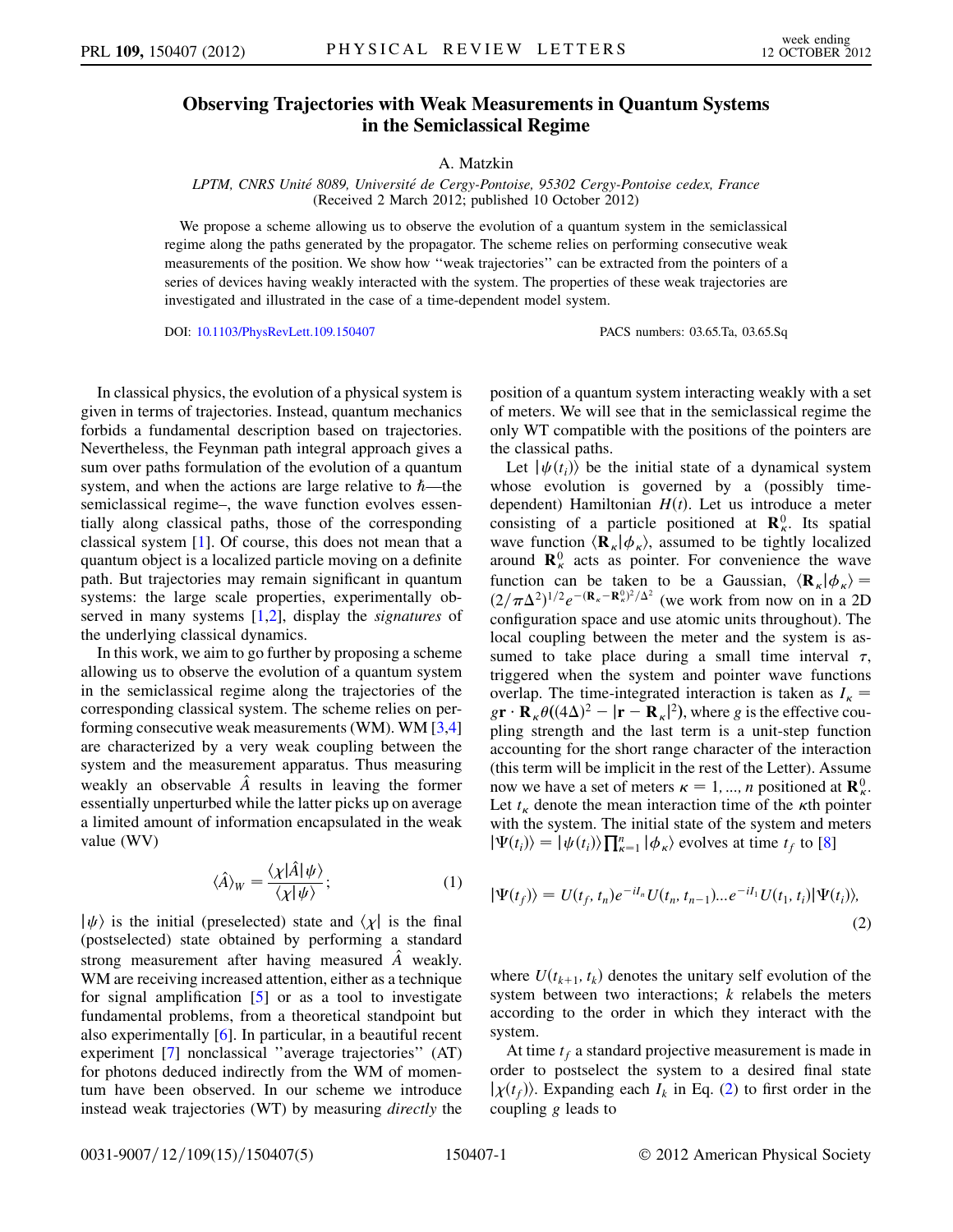<span id="page-1-0"></span>
$$
\prod_{k=1}^{n} \langle \mathbf{R}_{k} | \langle \chi(t_{f}) | \Psi(t_{f}) \rangle \simeq \langle \chi(t_{f}) | \psi(t_{f}) \rangle
$$
  
 
$$
\times \prod_{k=1}^{n} \exp[-ig \langle \mathbf{r}(t_{k}) \rangle_{W} \cdot \mathbf{R}_{k}] \phi_{k}(\mathbf{R}_{k}, \mathbf{R}_{k}^{0}), \qquad (3)
$$

<span id="page-1-1"></span>where  $\langle \mathbf{r}(t_k) \rangle_W$  is the weak value [Eq. ([1\)](#page-0-1)] given here by

$$
\langle \mathbf{r}(t_k) \rangle_W \equiv \frac{\langle \chi(t_k) | \mathbf{r} | \psi(t_k) \rangle}{\langle \chi(t_k) | \psi(t_k) \rangle} \tag{4}
$$

with  $\mathbf{r} = x\hat{\mathbf{x}} + y\hat{\mathbf{y}}$ . Equations [\(3](#page-1-0)) and [\(4\)](#page-1-1) indicate that as a result of the interaction that took place at  $t_k$ , each meter wave function  $\phi_k(\mathbf{R}_k, \mathbf{R}_k^0)$  will incur a phase shift given by the WV  $\langle \mathbf{r}(t_1) \rangle_{\text{tot}}$ . As in the standard WM scenario [3] this the WV  $\langle \mathbf{r}(t_k) \rangle_W$ . As in the standard WM scenario [[3\]](#page-3-2), this phase shift appears as a shift in the momentum space wave function of each pointer. Since Eq.  $(3)$  $(3)$  holds provided g and  $\Delta$  are very small, the momentum space wave functions will be broad, meaning a high number of events must be recorded in order to observe each shift.

The structure of  $\langle \mathbf{r}(t_k) \rangle_W$  deserves a special comment. Each  $\langle \mathbf{r}(t_k) \rangle_W$  is defined at  $t = t_k$  with an effective preselected state  $|\psi(t_k)\rangle = U(t_k, t_i)|\psi(t_i)\rangle$  being the initial state propagated forward in time and an effective postselected state  $\langle \chi(t_k) | = \langle \chi(t_f) | U(t_f, t_k) \rangle$  being the postselected state evolved backward in time; this property illustrates the close relation between WM and time-symmetric formulations of quantum mechanics [[4](#page-3-3)]. Note that contrary to the usual definition of weak values, the effective pre and postselected states defining  $\langle \mathbf{r}(t_k) \rangle_W$  cannot be chosen: only the initial and the final states can be freely set. A WV at some intermediate time  $t_k$  reflects the interaction  $I_k$  with the kth meter given the unitary evolution of the preselected and postselected states of the system. We can therefore envisage the set  $\{t_k, \langle \mathbf{r}(t_k) \rangle_W\}$  as defining a weak trajectory of the system evolving from an initial state to a final postselected state as recorded by the pointers positioned at  $\mathbf{R}_k^0$ ,  $k = 1, ..., n$ .<br>For an arbitrary

For an arbitrary quantum system a WT will typically reflect the space-time correlation between the forward evolution of the preselected state and the backward evolution of the postselected state at the positions  $\mathbf{R}_{k}^{0}$  of the weakly interacting meters. Although obtaining this type of information is certainly of interest in general quantum systems, the notion of weak trajectories is particularly suited to investigate the evolution of a quantum system in the semiclassical regime. In this regime a typical wave function evolves according to the asymptotic form of the path integral propagator [\[9](#page-4-3)],

<span id="page-1-2"></span>
$$
\psi(\mathbf{r}, t) = \int d\mathbf{r}' \bigg( \sum_{cl} \frac{1}{(2i\pi\hbar)} \left| \det \frac{\partial^2 S_{cl}(\mathbf{r}, \mathbf{r}', t)}{\partial \mathbf{r} \partial \mathbf{r}'} \right|^{1/2} \times \exp[i S_{cl}(\mathbf{r}, \mathbf{r}', t)/\hbar - i \mu_{cl}] \bigg) \psi(\mathbf{r}', 0), \tag{5}
$$

where cl runs on the classical trajectories connecting  $\mathbf{r}'$  to  $\mathbf{r}$ in time t (from now on we set  $t_i = 0$ ) and the term between the large parentheses is the semiclassical propagator obtained from the asymptotics  $(S_{cl} \gg \hbar)$  of the path integral form of the evolution operator  $U(t, 0)$ .  $S_{cl}$  is the classical action and  $\mu_{cl}$  the topological index of each path. Working out the full semiclassical propagation is often a formidable task, especially as the number of trajectories proliferate in the regimes where the semiclassical approximation holds. However, if the initial state is well localized, the semiclassical propagation can be simplified by linearizing the action around an initial and a final reference point linked in time  $t$  by a central classical trajectory, the guiding trajec-tory [\[10\]](#page-4-4). Linearization is particularly relevant if  $\psi(\mathbf{r}', \tilde{0})$  is chosen to be a localized Gaussian chosen to be a localized Gaussian

<span id="page-1-3"></span>
$$
\psi_{\mathbf{r}_0,\mathbf{p}_0}(\mathbf{r}',0) = \left(\frac{2}{\pi\delta^2}\right)^{1/2} e^{-(\mathbf{r}'-\mathbf{r}_0)^2/\delta^2} e^{i\mathbf{p}_0\cdot(\mathbf{r}'-\mathbf{r}_0)/\hbar}.\tag{6}
$$

The initial reference point is the maximum of the Gaussian, the linearized action in Eq.  $(5)$  $(5)$  is a quadratic form, whereas the determinant prefactor becomes a purely time-dependent term that can be written in terms of the stability matrix of the guiding trajectory. This linearized information along the central reference trajectory effectively replaces the sum over *cl*.

The integral [\(5\)](#page-1-2) can then be performed exactly: the result (often known as the thawed Gaussian approximation) is of the form  $[10]$  $[10]$  $[10]$ 

<span id="page-1-5"></span>
$$
\psi_{\mathbf{r}_0, \mathbf{p}_0}(\mathbf{r}, t) = \text{Tr}[\mathbf{A}(t)] e^{-(\mathbf{r} - \mathbf{q}(t)) \cdot [\mathbf{M}(t) + i\mathbf{N}(t)] \cdot (\mathbf{r} - \mathbf{q}(t))}
$$
\n
$$
\times e^{i\mathbf{p}(t) \cdot (\mathbf{r} - \mathbf{q}(t))/\hbar} e^{iS_{cl}(\mathbf{q}(t), \mathbf{r}_0, t)/\hbar}, \tag{7}
$$

where  $(q(t), p(t))$  are the phase-space coordinates of the guiding classical trajectory with initial conditions  $(\mathbf{r}_0, \mathbf{p}_0)$ and A, M and N are time-dependent matrices depending solely on the stability elements of the guiding trajectory. The advantage of working in the linearized regime is that by picking a preselected state of the form

$$
\langle \mathbf{r} | \psi(t_i) \rangle = \sum_j c_j \psi_{\mathbf{r}_0, \mathbf{p}_j}(\mathbf{r}, t_i), \tag{8}
$$

<span id="page-1-4"></span>i.e., a superposition of Gaussians ([6\)](#page-1-3) launched in different directions  $\mathbf{p}_i$ , one is dealing conceptually with the type of problem defined by the semiclassical propagation ([5](#page-1-2)) with a simplified and perfectly controlled dynamics. The evolution operator  $U(t_1, t_i)$  of Eq. ([2\)](#page-0-0) propagates each term of Eq. ([8\)](#page-1-4) along the relevant guiding trajectory yielding at  $t_1$ the superposition of evolved states  $\sum_j c_j \psi_{\mathbf{r}_0, \mathbf{p}_j}(\mathbf{r}, t_1)$ , each state being given by Eq. (7) (recall that  $g_n$ , n and the state being given by Eq.  $(7)$  (recall that q, p, and the matrices  $A$ ,  $M$ , and  $N$  explicitly depend on j).

<span id="page-1-6"></span>The postselected state will also be taken to be a Gaussian of the type [\(6\)](#page-1-3) localized in the vicinity of a chosen point  $\mathbf{r}_f$ at time  $t_f$ 

$$
\chi_{\mathbf{r}_f, \mathbf{p}_f}(\mathbf{r}, t_f) = \left(\frac{2}{\pi \delta_f^2}\right)^{1/2} e^{-(\mathbf{r} - \mathbf{r}_f)^2/\delta_f^2} e^{i\mathbf{p}_f \cdot (\mathbf{r} - \mathbf{r}_f)/\hbar}.
$$
 (9)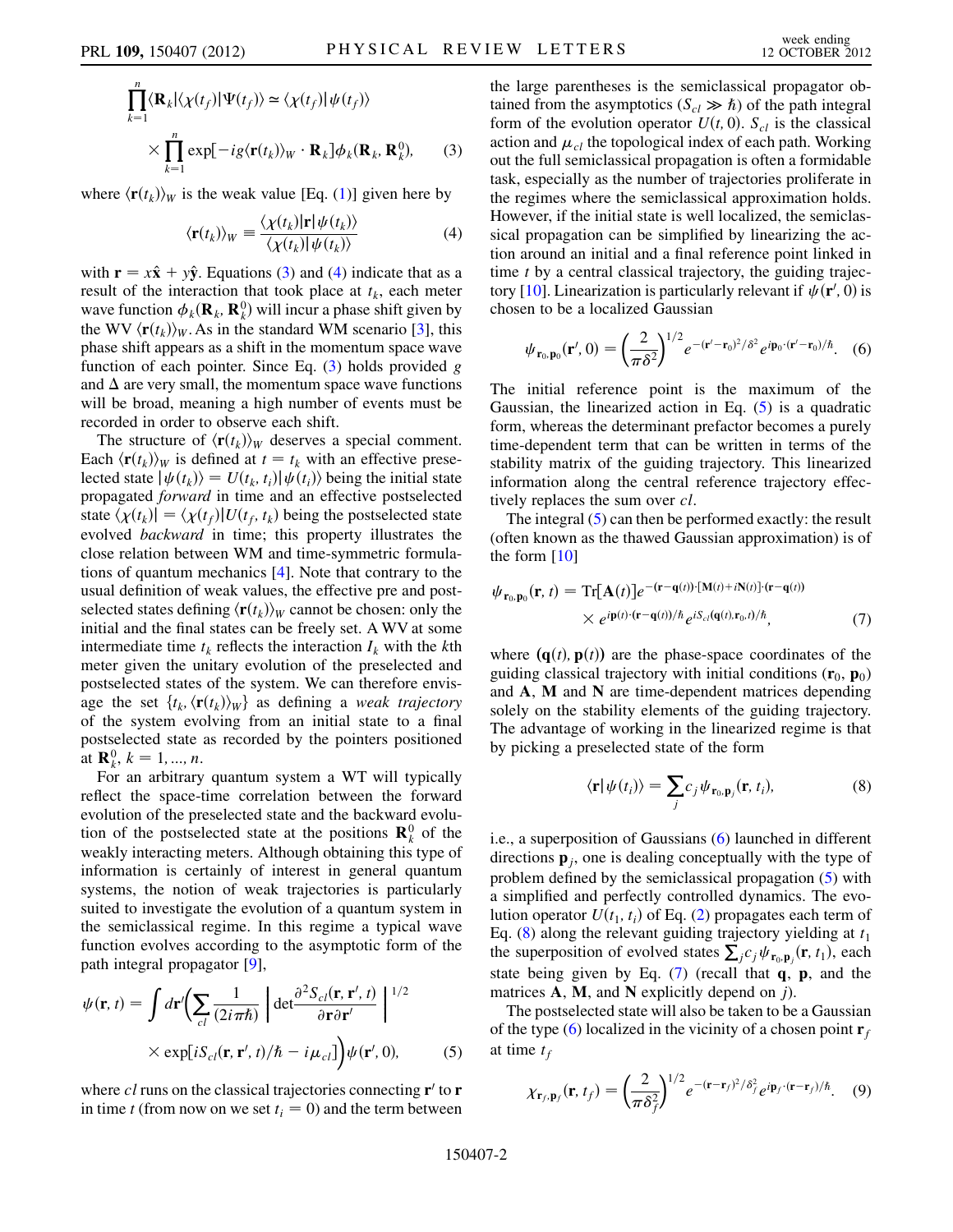In the linearized approximation, finding the backward propagated state is tantamount to obtaining the unique solution of the form [\(7](#page-1-5)) such that  $\psi_{\mathbf{r}(t_1),\mathbf{p}(t_1)}(\mathbf{r}, t_f) =$  $\chi_{\mathbf{r}_f,\mathbf{p}_f}(\mathbf{r},t_f)$ : this gives a wave function centered on a time-reversed classical trajectory having boundary conditions  $(\mathbf{r}_f, \mathbf{p}_f)$  at  $t = t_f$  and position  $\mathbf{q}_f(t_k)$  at  $t = t_k$ . Assume the meters lie at positions  $\mathbf{R}_k^0$  where the overlap between the different branches of the system wave function [\(8\)](#page-1-4) is negligible. The weak values [\(4](#page-1-1)) can then be computed exactly: if  $\psi_{\mathbf{r}_0, \mathbf{p}_j}(\mathbf{r}, t_k)$  (for all j) or  $\chi_{\mathbf{r}_f, \mathbf{p}_f}(\mathbf{r}, t_k)$  vanish in<br>the viginity of  $\mathbf{R}^0$  the meter does not move there is no the vicinity of  $\mathbf{R}_k^0$  the meter does not move: there is no weak trajectory in the neighborhood of this point. Otherwise,  $\chi_{\mathbf{r}_f, \mathbf{p}_f}(\mathbf{r}, t_k)$  overlaps at most with one branch, say  $\psi_{\mathbf{r}_0,\mathbf{p}_j}$ ; denoting the distance between the maxima of the wave packet and of the postselected state at  $t = t_k$  by  $\boldsymbol{\epsilon}_k = \mathbf{q}_J(t_k) - \mathbf{q}_f(t_k)$ , the WV  $\langle \mathbf{r}(t_k) \rangle_W = \langle x(t_k) \rangle_W \hat{\mathbf{x}}$  +  $\langle y(t_k) \rangle_W \hat{\mathbf{y}}$  takes the form

<span id="page-2-0"></span>
$$
\langle x(t_k) \rangle_W = [\mathbf{q}_J(t_k) \cdot \hat{\mathbf{x}} + a_x \boldsymbol{\epsilon}_k \cdot \hat{\mathbf{x}} + b_x (\mathbf{p}_J(t_k) - \mathbf{p}_f(t_k)) \cdot \hat{\mathbf{x}}] + i[g_x(t_k) \boldsymbol{\epsilon}_k \cdot \hat{\mathbf{x}} + h_x (\mathbf{p}_J(t_k) - \mathbf{p}_f(t_k)) \cdot \hat{\mathbf{x}}], \quad (10)
$$

and analog expressions for  $\langle y(t_k) \rangle_W$ . a, b, g, and h are timedependent functions whose explicit forms are cumbersome though straightforward to evaluate.

The structure of Eq.  $(10)$  emphasizes the special role of the postselected state with  $(\mathbf{r}_f, \mathbf{p}_f)$  chosen such that the backward evolved trajectory simply retraces the guiding trajectory  $\mathbf{q}_J(t)$ . For this special choice  $\boldsymbol{\epsilon}_k = 0$  and  $\mathbf{p}_J(t_k) = \mathbf{p}_f(t_k)$  for any value of  $t_k$ . If n meters happen to be in regions where  $\chi$  and  $\psi_j$  overlap each of these meters will record  $\langle \mathbf{r}(t_k) \rangle_W = \mathbf{q}_J(t_k)$ , i.e., the position of the underlying classical trajectory. The WT  $\{t_k, \langle \mathbf{r}(t_k) \rangle_W \}$  thus corresponds to the guiding trajectory of the linearized Feynman propagator. For any other choice of postselection  $\langle \mathbf{r}(t_k) \rangle_W$  (where defined) will yield a complex number, with the real part indicating a registered position that will be markedly different from the average position of the wave packet. The imaginary part of Eq. [\(10\)](#page-2-0) does not inform on the value of the weakly measured observable (as is the rule for any WV) but is related to the average backaction induced on the weak meter by the postselection [\[11\]](#page-4-5).

For the purpose of illustration—and to avoid spurious effects due to the quality of the linearized approximation we will take a 2D time-dependent linear oscillator (TDLO). The linearized propagator for the TDLO is quantum mechanically exact, while the varying amplitudes capture many features of semiclassical systems with more involved dynamics. The TDLO is often employed to model diverse systems, like ions in a trap [[12\]](#page-4-6). The Hamiltonian for the system is  $H = (P_x^2 + P_y^2)/2m +$ <br>mV (t)x<sup>2</sup> + mV (t)y<sup>2</sup> where for definiteness we choose  $mV_x(t)x^2 + mV_y(t)y^2$ , where for definiteness we choose  $V_i(t) = \xi_i - v_i \cos(2\omega_i t)$  ( $i = x, y; \xi, v$  and  $\omega$  are constants). The wave function (7) is obtained directly by stants). The wave function [\(7\)](#page-1-5) is obtained directly by employing standard path integral techniques [\[9\]](#page-4-3); the classical trajectories can be found in closed form from the solutions of Ermakov systems [\[13\]](#page-4-7). The preselected state [\(8\)](#page-1-4) is taken as the superposition of 3 Gaussians at the origin with mean momenta as shown in Fig.  $1(a)$ . The maximum of each wave packet then evolves by following the guiding trajectory, *I*, *II*, or *III* shown in Fig. [1](#page-2-2).

Let us first set the postselected state ([9](#page-1-6)) with  $\mathbf{r}_f = \mathbf{q}_I(t_f)$ and  $\mathbf{p}_f = \mathbf{p}_I(t_f)$  and let us position the meters  $\mathcal{D}_k$  as shown in Fig. [2\(a\)](#page-3-5). The backward evolution of  $|\chi(t_f)\rangle$  simply retraces trajectory I backwards. Therefore, the pointer in  $\mathcal{D}_3$  displays according to Eq. ([10](#page-2-0)) the position  $\mathbf{q}_I(t_3)$  while  $\mathcal{D}_2$  and  $\mathcal{D}_1$  do not move at all (no overlap with  $|\chi(t)\rangle$  at any t). One concludes that the particle went through  $\mathcal{D}_3$  but not through  $\mathcal{D}_1$  and  $\mathcal{D}_2$ . If instead of  $\mathcal{D}_1$  and  $\mathcal{D}_2$  other meters  $\mathcal{D}'_1$  and  $\mathcal{D}'_2$  positioned as shown in Fig. [3\(a\)](#page-3-6) are employed, then these pointers display, respectively, the WV  $\mathbf{q}_I(t_1)$  and  $\mathbf{q}_I(t_2)$ : the particle went through  $\mathcal{D}_1', \mathcal{D}_2'$ , and  $\mathcal{D}_2$ . Hence, one concludes (possibly by inserting addiand  $\mathcal{D}_3$ . Hence, one concludes (possibly by inserting additional devices) that the particle took the WT defined by the classical trajectory  $I$ . Note that according to Eq.  $(10)$  there is no quantum state of the form  $(9)$  $(9)$  that can yield a WT going through  $\mathcal{D}_1$ ,  $\mathcal{D}_2$ , and  $\mathcal{D}_3$ . This is due to the fact, implied by the propagator  $(5)$  $(5)$ , that there does not exist a wave packet arriving in the neighborhood of  $\mathbf{r}_f$  at time  $t_f$ that would have previously visited the neighborhoods of  $\mathcal{D}_1$ ,  $\mathcal{D}_2$ , and  $\mathcal{D}_3$ .

<span id="page-2-2"></span>

<span id="page-2-1"></span>FIG. 1 (color online). Time evolution of the wave function initially  $(t_i = 0)$  given by Eq. [\(8](#page-1-4)) with  $\mathbf{r}_0 = \mathbf{0}$  and the initial mean momenta  $\mathbf{p}_i$ ,  $j = I$ , II, III taken as indicated by the arrows in panel (a). The reference classical trajectories I, II and III are shown, respectively, in black, dashed blue, and orange. (a) The wave function at  $t_1 = 0.7$ , (b) at  $t_2 = 2$ , (c) at  $t_3 = 3.15$  (after the wave packets cross the origin), and (d) at  $t_f = 3.65$ , the time at which postselection is made.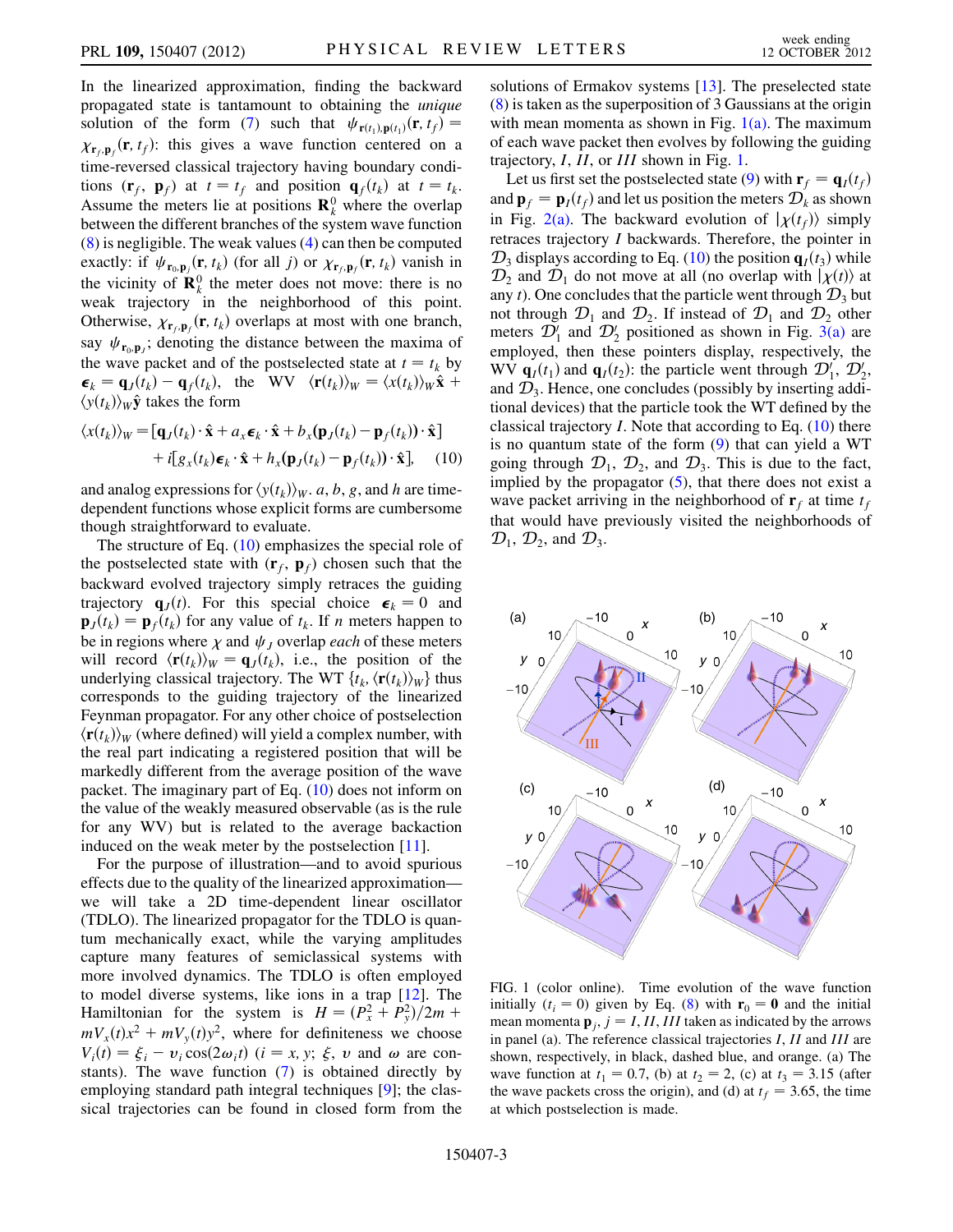<span id="page-3-7"></span>

<span id="page-3-5"></span>FIG. 2 (color online). (a) The postselected wave function, a Gaussian localized on the guiding trajectory  $I$ , is shown, along with the positions of the meters  $\mathcal{D}_{1,2,3}$ . Only the pointer  $\mathcal{D}_3$  is affected, while  $\mathcal{D}_{1,2}$  remain still: there is no WT joining the corresponding positions. (b) The average trajectories obtained from WM of the momentum are plotted in solid black: 9 trajectories having their final positions on and near the maximum of the postselected state are shown, along with the reference trajectories (in faded colors).

The last remark highlights the incompatibility between the weak trajectories defined here by consecutive WM of the position and the average trajectories defined by a WM of the momentum immediately postselected to a given position. By repeating these weak momentum measurements for different postselected positions, a velocity field is obtained. The AT are precisely the trajectories built on this velocity field. They have been experimentally observed recently for photons in a double slit setup [\[7](#page-4-1)]. It was previously known [[14](#page-4-8)] that their dynamics is governed by the law of motion of the de Broglie–Bohm theory [[15\]](#page-4-9), i.e., by the probability flow, whereas the WT are generated by the semiclassical propagator  $(5)$  $(5)$ . The mismatch [\[16\]](#page-4-10) between de Broglie–Bohm and classical trajectories in semiclassical systems hinges on the fact that when wave packets interfere, the overall mean velocity field differs from the group velocity of each individual wave packet.



<span id="page-3-6"></span>FIG. 3 (color online). (a) The postselected wave function (the same as displayed in Fig. [2\)](#page-3-7) is shown with the meters  $\mathcal{D}'_1$ ,  $\mathcal{D}'_2$ , and  $\mathcal{D}_3$ . Each of these pointers indicates a weak value  $\mathbf{q}_I(t_k)$ : the evolution of the system along the reference trajectory  $I$  has been measured weakly. (b) Postselection now takes places at  $t_0$  = 2:84 when the wave packets return simultaneously to the origin. The postselected state (defined in the text) is plotted along with the pointers positioned along the reference trajectories I, II, III. All the meters yield weak values in agreement with their position along the relevant classical trajectory: the semiclassical sum over paths formulation has thus been measured weakly.

The mismatch is illustrated here in Fig.  $2(b)$ : we have computed numerically [[8\]](#page-4-2) several AT arriving in the neighborhood of  $\mathbf{r}_f = \mathbf{q}_I(t_f)$ . These AT go indeed through  $\mathcal{D}_1$ ,  $\mathcal{D}_2$ , and  $\mathcal{D}_3$ : starting near the origin, they first move in the vicinity of the guiding trajectory III, then travel along trajectory II and, thereafter, jump so as to move along trajectory I.

Finally, consider choosing postselection at  $t_f = t_O$  when trajectories I, II, and III first return to the origin, with the postselected state chosen as the superposition  $\chi_0(\mathbf{r}, t_0) =$  $\sum_{j} \chi_{\mathbf{r}_{j}=0,\mathbf{p}_{0j}}(\mathbf{r},t_{0}),$  with  $\chi_{\mathbf{r}_{j}=0,\mathbf{p}_{0j}}$  given by Eq. ([9](#page-1-6)) and  $\mathbf{p}_{0i} = \mathbf{p}_i(t_0)$ ,  $j = I$ , II, III. Several pointers are positioned as shown in Fig.  $3(b)$ . By construction the backward evolution of  $\chi_0$  yields a superposition of wave packets retracing trajectories I, II, and III respectively. Therefore, all the pointers will display a WV consistent with their position along one of the three trajectories, indicating the particle was there. This is an experimentally realizable way to catch the essence of the path integral approach in the semiclassical regime: weakly interacting meters indicate the ''particle'' takes simultaneously all the available classical paths. In contrast a strong projective measurement would of course yield a definite outcome on only one of the paths.

To sum up, we have defined weak trajectories allowing us to observe the paths taken by a quantum system in the semiclassical regime by direct weak measurements of the position. A consequence worth exploring concerns the possibility of employing this scheme to reconstruct the unknown propagator of a semiclassical system from the observed WT obtained from a grid of weak detectors while filtering postselected states. Possible experimental realizations could be considered in systems in which wave packets with a controlled dynamics can be engineered [\[17\]](#page-4-11). The present setup may also be used in designing prepostselected quantum paradoxes containing dynamical ingredients.

- <span id="page-3-1"></span><span id="page-3-0"></span>[1] M. Brack and R Bhaduri, Semiclassical Physics (Westview, Boulder, 1997).
- [2] M. R. Haggerty, N. Spellmeyer, D. Kleppner, and J. Delos, [Phys. Rev. Lett.](http://dx.doi.org/10.1103/PhysRevLett.81.1592) 81, 1592 (1998); A. Matzkin, M. Raoult, and D. Gauyacq, Phys. Rev. A 68[, 061401\(R\) \(2003\);](http://dx.doi.org/10.1103/PhysRevA.68.061401) Z. Chen, W. Zhou, B. Zhang, C. Yu, J. Zhu, W. Lu, and S. Shen, Phys. Rev. Lett. 102[, 244103 \(2009\);](http://dx.doi.org/10.1103/PhysRevLett.102.244103) J. D. Wright, J. M. DiSciacca, J. M. Lambert, and T. J. Morgan, [Phys.](http://dx.doi.org/10.1103/PhysRevA.81.063409) Rev. A 81[, 063409 \(2010\)](http://dx.doi.org/10.1103/PhysRevA.81.063409).
- <span id="page-3-3"></span><span id="page-3-2"></span>[3] Y. Aharonov, D. Albert, and L. Vaidman, *[Phys. Rev. Lett.](http://dx.doi.org/10.1103/PhysRevLett.60.1351)* 60[, 1351 \(1988\).](http://dx.doi.org/10.1103/PhysRevLett.60.1351)
- <span id="page-3-4"></span>[4] Y. Aharonov, S. Popescu, and J. Tollaksen, [Phys. Today](http://dx.doi.org/10.1063/1.3518209) 63[, No. 11, 27 \(2010\)](http://dx.doi.org/10.1063/1.3518209).
- [5] O. Hosten and P. Kwiat, Science 319[, 787 \(2008\);](http://dx.doi.org/10.1126/science.1152697) P.B. Dixon, D. Starling, A. Jordan, and J. Howell, [Phys. Rev.](http://dx.doi.org/10.1103/PhysRevLett.102.173601) Lett. **102**[, 173601 \(2009\).](http://dx.doi.org/10.1103/PhysRevLett.102.173601)